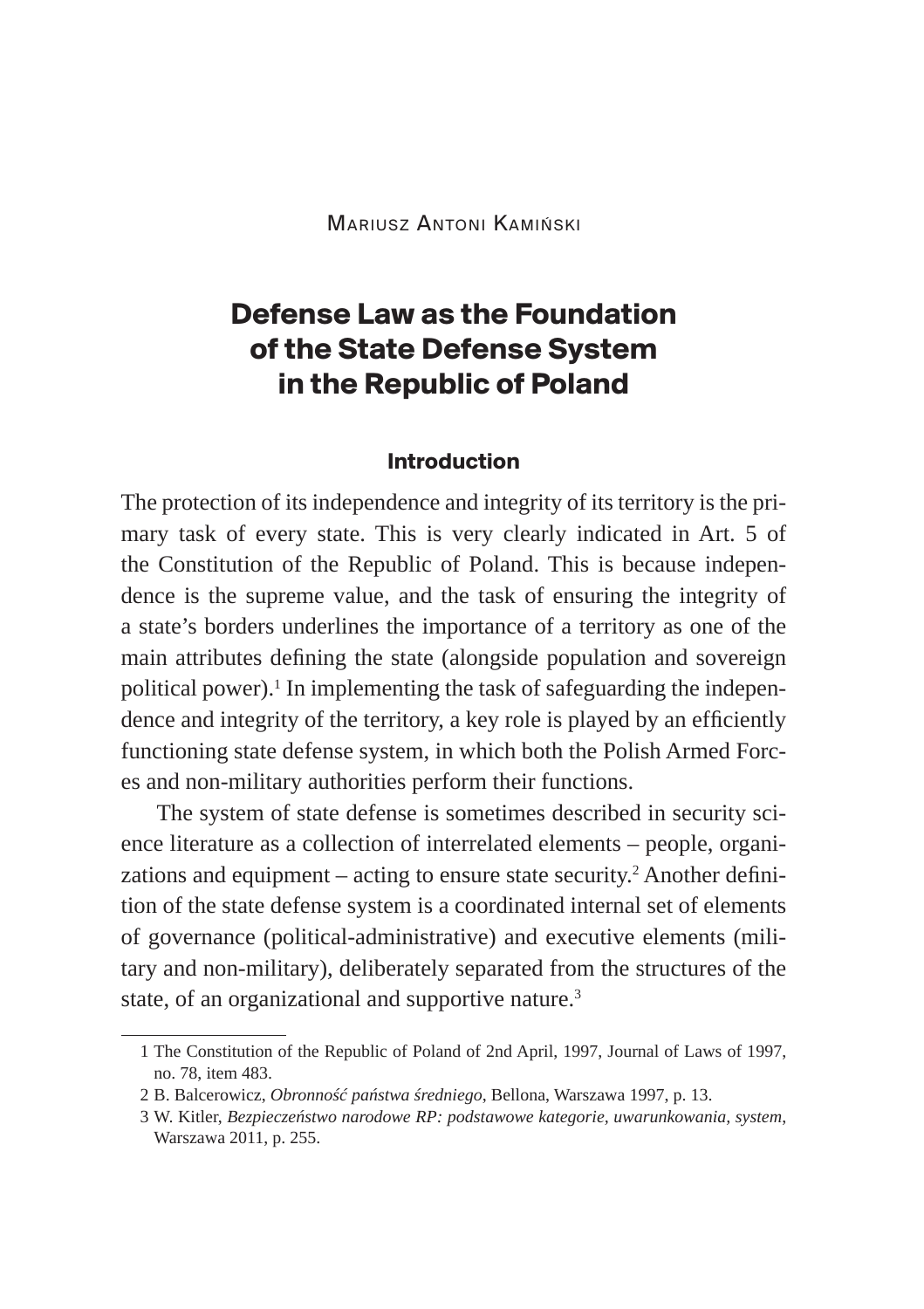On the other hand, the set of legal norms regulating the sphere of state defense is referred to as defense law and this is what I focus on in this article.

The aim of the publication is to analyze defense law as a part of the legal system of the Republic of Poland in the context of its importance for the defense of the country. I formulated the main research problem in the form of the following question:

1. Does the defense law of the Republic of Poland require reform and in what direction should changes in this field of law be directed?

Also, I formulated three specific questions:

- 1. What is the importance of national defense in ensuring national security?
- 2. What is the place of defense law in the legal system of the Republic of Poland?
- 3. What is the subject matter of defense law?

Due to the fact that defense law issues are interdisciplinary in nature, in my research I used both a critical analysis of literature on legal sciences and security sciences. In addition, I relied on an analysis of source materials - primarily acts of universally binding law (the Constitution, statutes, regulations) and acts of local law, as well as acts of internally binding law (instructions, orders, resolutions, decisions, guidelines, and the agreements of various state authorities). I also took into account the defense planning documents.

# **The Importance of National Defense and of the State Defense System**

The concept of national defense is inextricably linked to national security. The relationship between those two terms is pointed out by Ryszard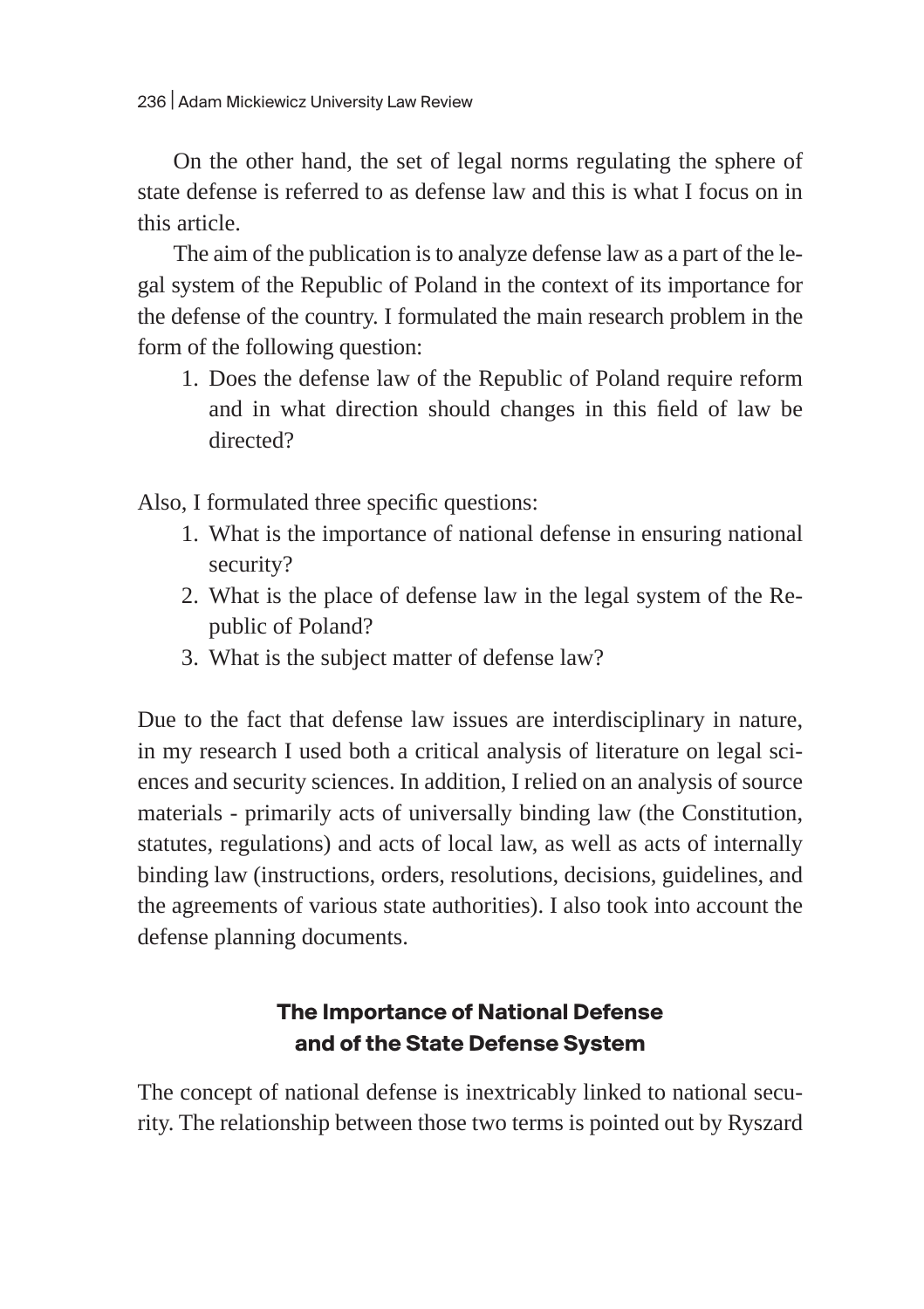Jakubczak, who emphasizes that if national security is the highest need and value of a nation and the main objective of a state, then national defense is its implementation structure, i.e. the main organization and function that protects national values and defends them against both military and non-military threats, as well as external and internal ones.<sup>4</sup>

In the "Dictionary of basic terms in the field of state security" prepared by the Strategic and Defence Faculty of the National Defence Academy in 1993, there is a brief definition of national defense as a sum of the forces and means (institutions) of a society (a nation) and their actions related to counteracting threats to national interest.5 However, a similar publication prepared by the same department of the NDA, but published in 2008, contains a much broader definition, since the term "national defense" is defined there as an activity aimed at adequately preparing and using the forces and means that are at the disposal of the state to counteract all kinds of external and internal threats to the national interest. It should be emphasized that the authors of this definition of national defense considered as external threats the threat resulting in an increased probability of loss or limitation of sovereignty or territorial integrity, where the source of this threat is another state. On the other hand, internal threats are threats that result in the likelihood of a decrease in the ability of authorities to maintain law and order in the state.<sup>6</sup>

On the other hand, Józef Marczak suggests that the understanding of the traditional term "national defense" should be extended to include national protection and defense. In his opinion, such a formulation includes all the civil and military actions that guarantee the survival of national interests in the face of military and non-military threats. Moreover, it draws attention to the inseparability of the preparation of armed forces

<sup>4</sup> R. Jakubczak, *Pojęcie oraz zakres bezpieczeństwa narodowego i obrony narodowej*, in: *Obrona narodowa w tworzeniu bezpieczeństwa III RP*, eds. R. Jakubczak, Bellona, Warszawa 2003, pp. 62–63.

<sup>5</sup> Wydział Strategiczno-Obronny Akademii Obrony Narodowej, *Słownik podstawowych terminów z zakresu bezpieczeństwa państwa*, Warszawa 1993, p. 15.

<sup>6</sup> Wydział Strategiczno-Obronny Akademii Obrony Narodowej, *Słownik terminów z zakresu bezpieczeństwa narodowego*, Warszawa 2008, pp. 7, 179.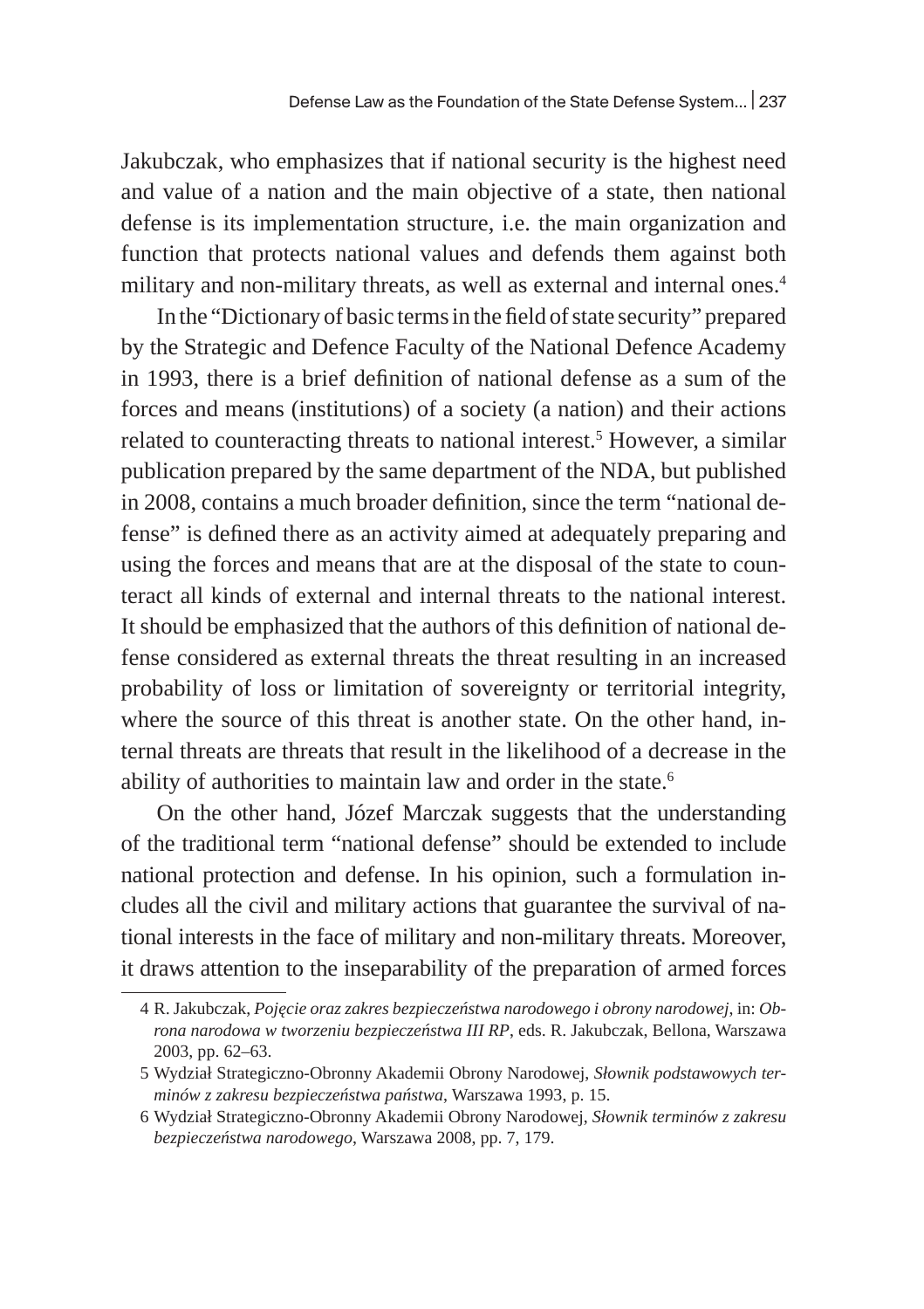and civil defense organizations for both national defense (in the meaning of defense against aggression) and national protection (in the meaning of prevention of non-military threats). J. Marczak believes that national protection and defense creates the basis for the effectiveness and credibility of foreign policy in creating external conditions for national security.<sup>7</sup>

Waldemar Kitler, on the other hand, points out that the subject of national defense is not only the state as a subject of international relations, but also the nation defined as a society inhabiting a given state. In presenting his first definition of national defense, W. Kitler described this term as the sum of all civil and military actions aimed to ensure the security of a country and a society, i.e. actions that determine the sustainability of the state (as an institution of international relations) and the society in the face of challenges and threats hindering vital national interests. National defense is a sphere of national security, and thus constitutes an internally coordinated set of elements performing governance functions (political and administrative) and executive functions (military and non-military – civilian).<sup>8</sup> However, in the course of further research on the issue of national defense, W. Kitler verified his definition of this concept. The change concerned, among other things, the abandonment of the division into military and non-military defense in favor of a functional approach (separation of a superior subsystem of national defense management and an executive subsystem) and the abandonment of the assumption that the aim of national defense is to prevent and counteract all threats to national interests in favor of protection and defense of vital national security interests.9 Thus, W Kitler's new definition of national defense is the following: "national defense is an internally coordinated set of elements of the superior management subsystem and detailed functional executive sub-

<sup>7</sup> J. Marczak, *Powszechna ochrona i obrona narodowa*, in: *Podstawy bezpieczeństwa narodowego Polski w erze globalizacji*, eds R. Jakubczak, J. Marczak, K. Gąsiorek, W. Jakubczak, Warszawa 2008, pp. 163–164.

<sup>8</sup> W. Kitler, *Obrona narodowa w wybranych państwach demokratycznych*, Warszawa 2001, pp. 6 and 155.

<sup>9</sup> W. Kitler, *Obrona narodowa III RP: pojęcie, organizacja, system*, Warszawa 2002, p. 15.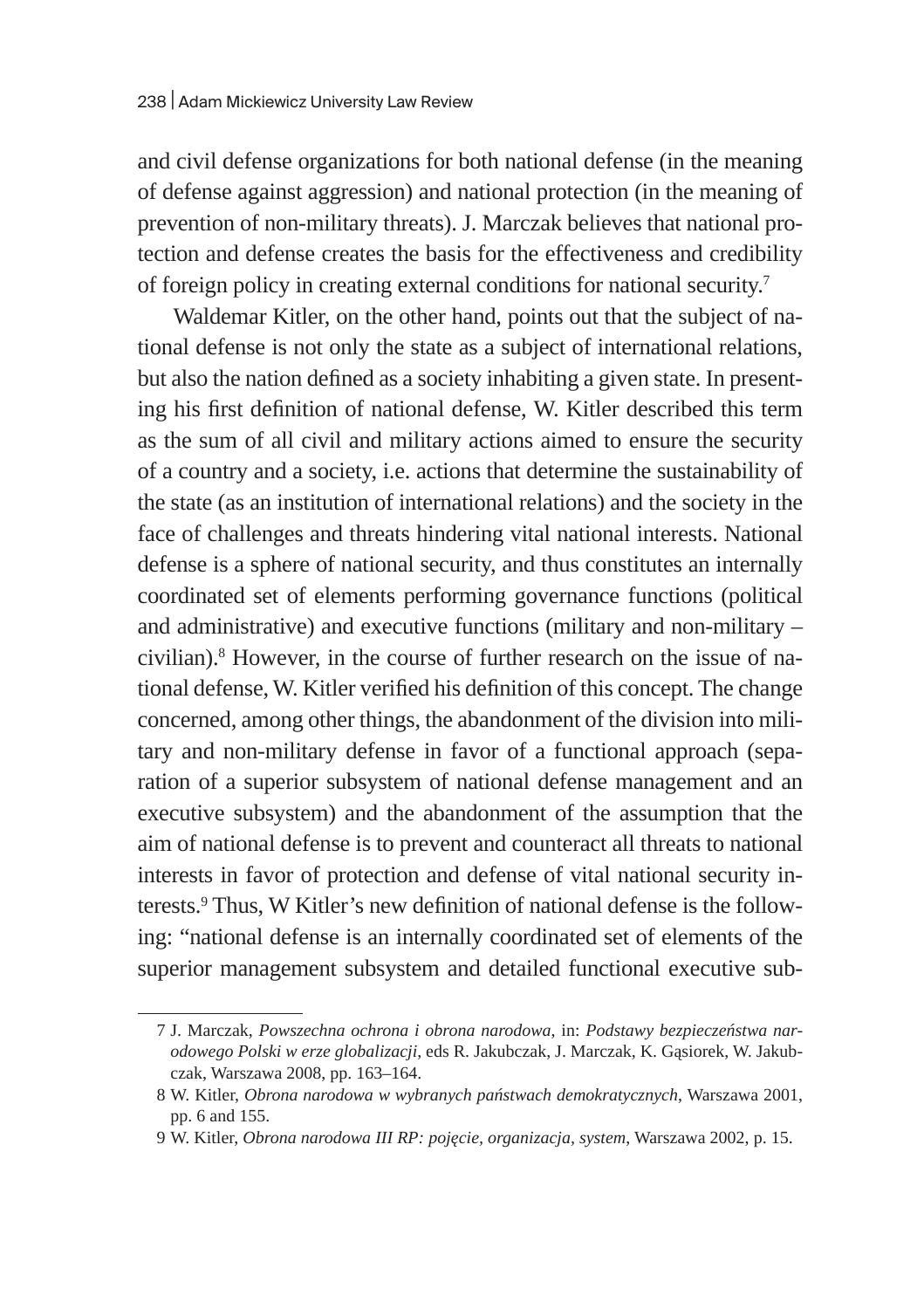systems, defined by interaction and substance relations, serving to protect and defend the vital interests of national security." According to W. Kitler, the supreme subsystem of national defense management is a collection of supreme authorities and public administration bodies, within which decision-making and information functions are performed in relation to the system and its environment. However, the functional executive subsystems include three key subsystems, i.e. diplomatic defense, economic and economic infrastructure defense, military defense, as well as other subsystems, i.e. civil protection, health protection, constitutional order protection, security and public order, state border protection, information protection, education for security, and defense in the field of national culture.10

Bolesław Balcerowicz, in his reflections on national defense and the influence of mutual allied obligations on it, supports the aforementioned definition presented in the Dictionary prepared by the Strategic Defense Department of the AON. He also indicates that the concept of national defense now also extends to cover such spheres of activities of the state that are not connected only with narrowly-defined military defense activities. Bolesław Balcerowicz also mentions three dimensions in which national defense should be considered:

- the activity dimension counteracting threats to state security and their consequences;
- the structural dimension armed forces, non-military defense cells, and leadership bodies;
- $-$  the functional dimension tasks for each of its elements.<sup>11</sup>

The definition of the state defense system in the literature on the subject (both by B. Balcerowicz and by W. Kitler) and its importance are presented in the introduction to the article. It should be mentioned, however, that apart from the state defense system, there are also a number of other

<sup>10</sup> Ibidem, p. 343.

<sup>11</sup> B. Balcerowicz, *Sojusz a obrona narodowa*, Warszawa 1999, p. 13.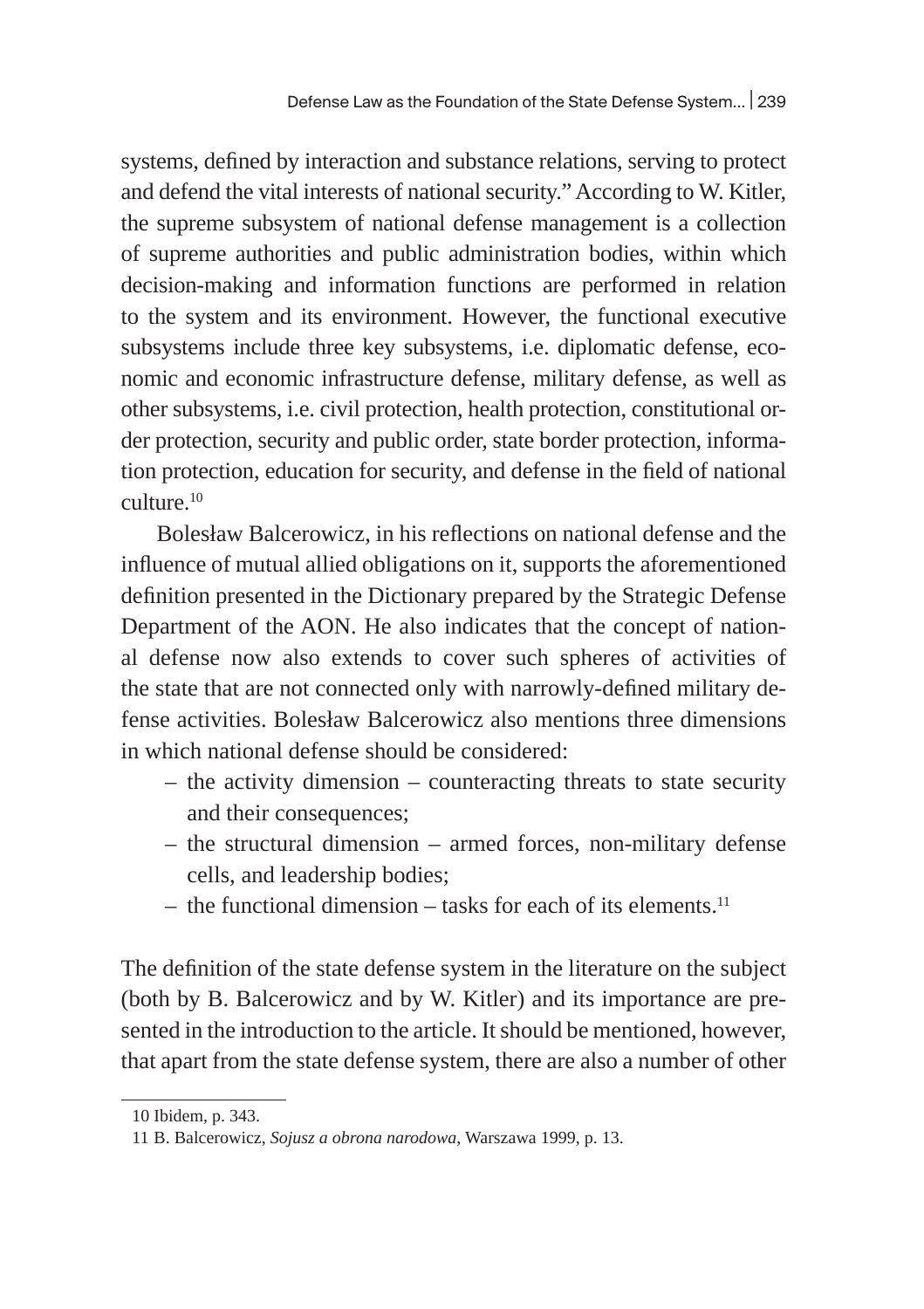specific systems related to national security. These include the security and law enforcement system, the anti-terrorist system, the cyber defense system, the critical infrastructure protection system, the border protection system, the constitutional order protection system, the classified information protection system, the civil protection and civil defense system, and the crisis management system. Of course, this is not a closed catalogue, but the number of systems clearly shows how complicated the sphere of national security is. Moreover, each of the systems mentioned above intertwines with the elements of the state defense system and complements it to a certain extent. However, different state services and institutions (both military and civilian) are responsible for the implementation of tasks in a given system. This underlines the important role of defense law as the foundation of national defense and the system of state defense.

## **Defense Law in the Legal System**

Defense law is a separate part of national security law that regulates an extremely important aspect of national defense. Its special position is emphasized especially by the provisions of the Constitution of the Republic of Poland. The relevant legal regulations can be found, *inter alia*, among the main principles of the system of government (chapter I), the freedoms, rights and obligations of man and citizen (chapter II), the tasks of the legislative and executive authorities (chapters IV, V, and VI), and matters related to states of emergency (chapter XI). Although, as can be seen, these regulations are located in different parts of the Constitution, they are strongly interrelated and should be considered together, as indicated by verdicts of the Constitutional Tribunal, as well as the views of the doctrine of legal sciences and security sciences. $12$ 

Also Art. 1 of the Act on the universal defense duty indicates that "the defense of the Fatherland is a matter and duty of all citizens of the

<sup>12</sup> W. Wołpiuk, *Siły Zbrojne w regulacjach Konstytucji RP*, Warszawa 1998, p. 15.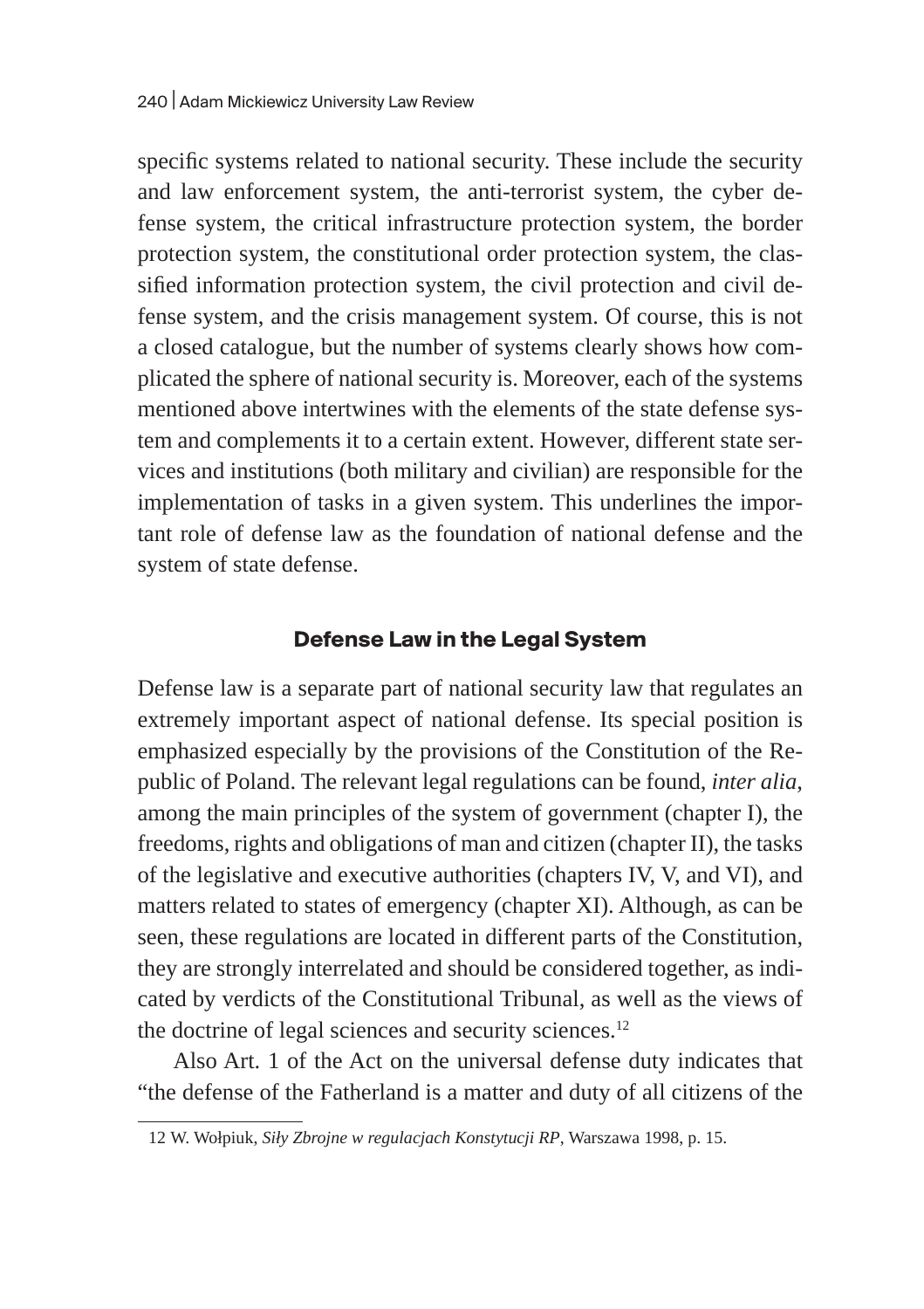Republic of Poland", while Art. 2 emphasizes that defense of the Republic of Poland, preparation of the population and national property for a war and performance of other tasks within the universal defense duty is the responsibility of all authorities and government administration bodies and other state institutions and bodies, local government bodies, businesses, and other organizational units, social organizations, as well as each citizen to the extent specified in specific statutes.<sup>13</sup>

However, defense law, like national security law, is not a separate branch of law. The defense law system consists of legal acts from various branches and fields of law related to national defense (first of all, constitutional, administrative and criminal law provisions, but also, to varying degrees, provisions of other branches of law). This is a very large number of acts of universally binding law (starting with constitutional regulations, through statutes and regulations) and numerous acts of local law (issued by authorized entities and binding in the territory of a given local government community). In addition, decisions of the President of the Republic of Poland, decrees (of the President, the Prime Minister, and ministers), resolutions of the Council of Ministers, decisions of the Minister of National Defence, guidelines and agreements of the Minister of National Defence, and some legal acts of other central state bodies, should be taken into account.<sup>14</sup>

The defense law system, therefore, consists of several hundred legal acts of various importance, which makes any discussions of this subject very complicated.

#### **Subject Matter of Defense Law**

Several attempts to systematize the defense law have been made in the literature on the subject, and scientists from the Institute of Law and

<sup>13</sup> Ustawa z dnia 21 listopada 1967 r. o powszechnym obowiązku obrony Rzeczypospolitej Polskiej, Journal of Laws of 1967, no. 44, item 220.

<sup>14</sup> M.A. Kamiński, *Military Law in the Republic of Poland*, "Safety & Defense" vol. 5, no 2, 2019.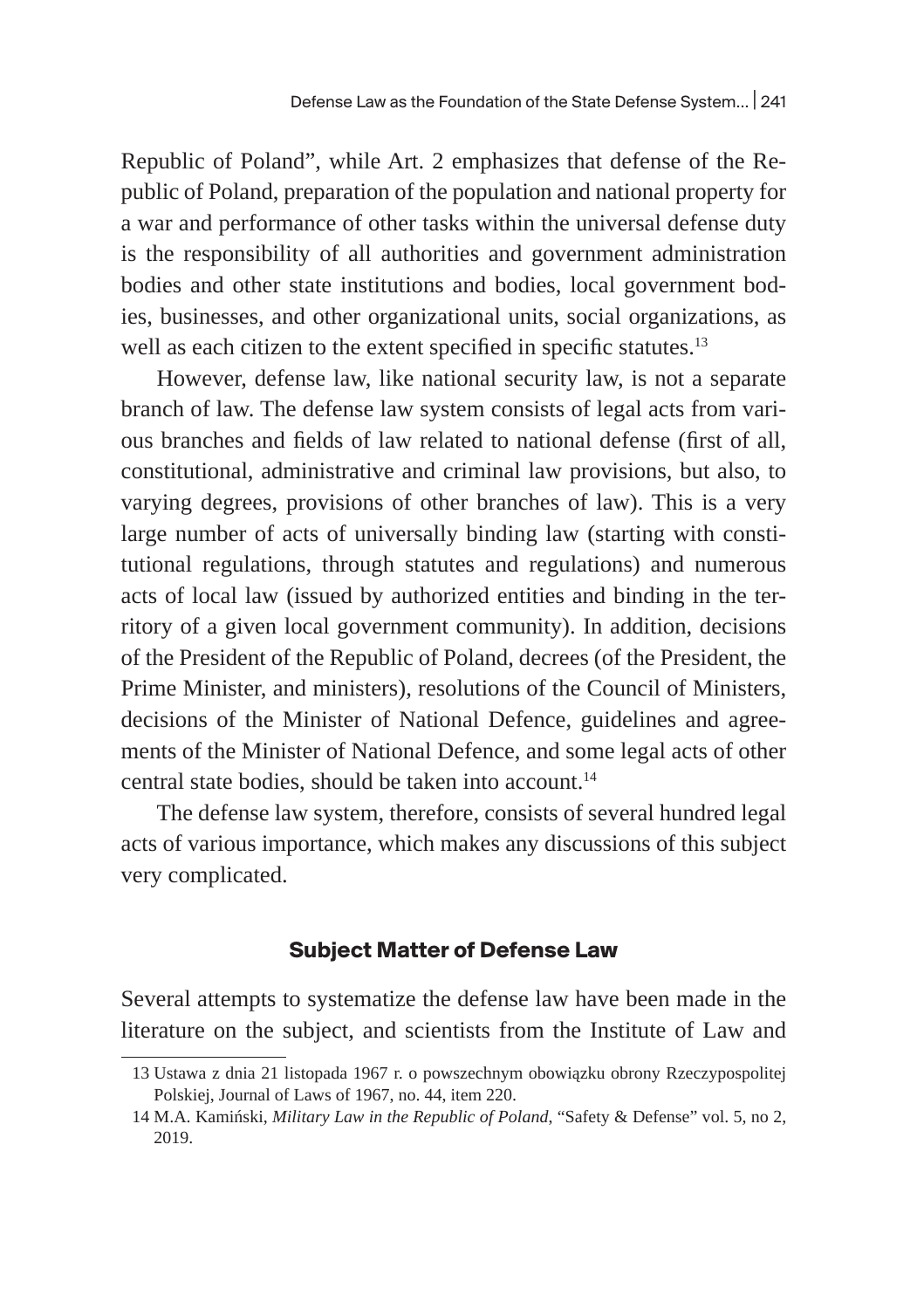Defence Administration of the Academy of War Arts are particularly active in this field.

An analysis of the content of the multi-author monograph entitled "Defence law of the Republic of Poland – outline of a lecture" leads to the conclusion that the scope of national law directly regulating the subject of national defense includes legal regulations concerning, among other things, the following:

- organization of the national defense;
- defensive planning;
- the tasks and competences of the supreme and central state a thorities in the field of defense (including the lower chamber of the parliament, the President of the Republic of Poland, the Prime Minister, the Minister of National Defence, other ministers, courts and tribunals, and the central government administration bodies and the offices serving them);
- the tasks and competences of local public administration bodies in the field of defense (including the province governor, the marshal, and the provincial board, the district head and the district board, the mayor and the president of a city);
- the tasks and organization of the Armed Forces of the Republic of Poland as a subject of defense law and the broad matter of military law;
- the normative basis for the introduction, validity, and abolition of martial law;
- civil defense;
- defense services.15

On the other hand, in the monograph titled "Organization of the national security of the Republic of Poland. System of government, legal-

<sup>15</sup> *Prawo obronne Rzeczypospolitej Polskiej w zarysie*, eds M. Czuryk, W. Kitler, Warszawa 2014.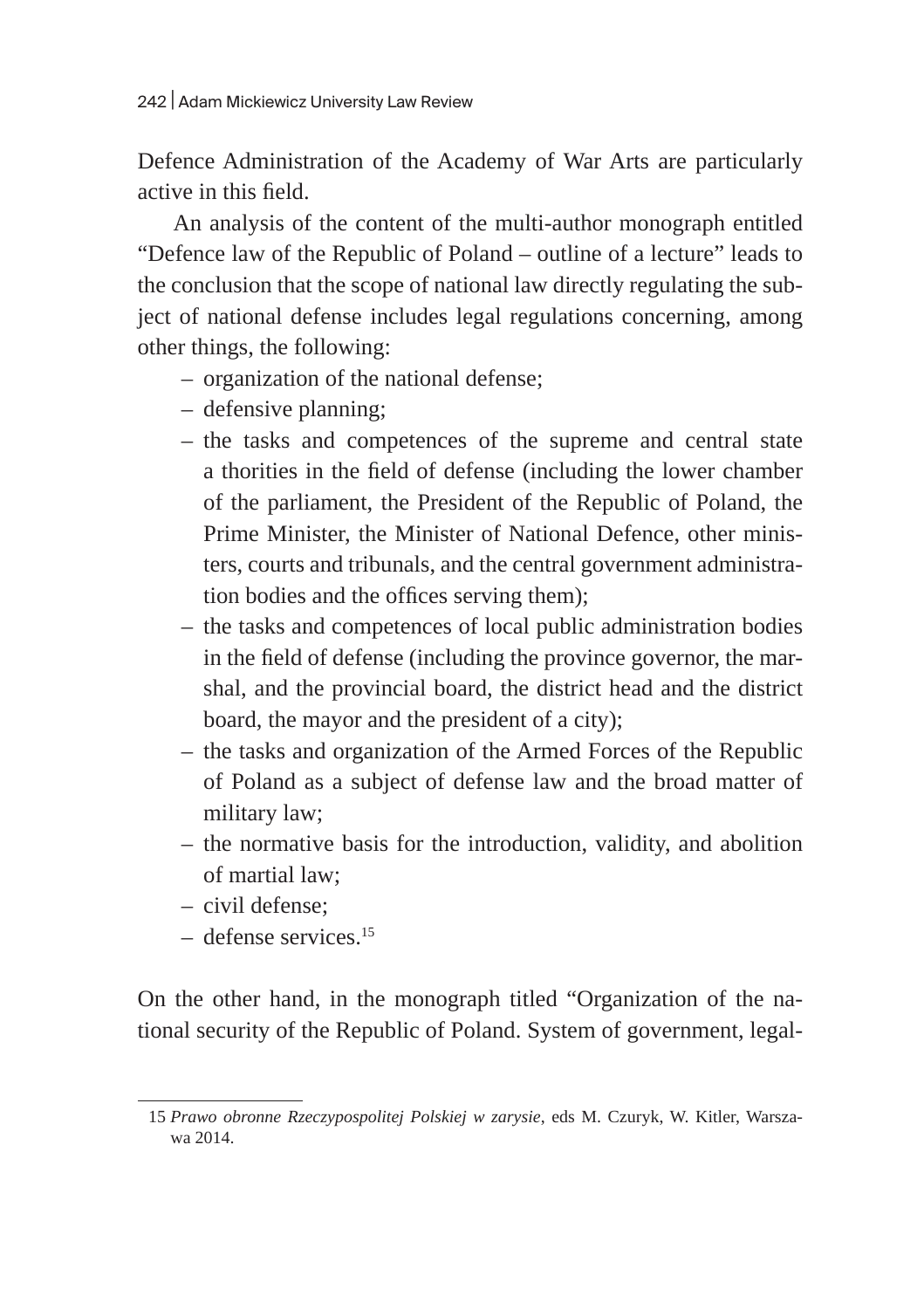organizational, and systemic aspects", W. Kitler suggested the following typology of defense law:

- 1. constitutional law containing norms regulating and influencing the field of defense;
- 2. law directly regulating defense issues, including:
	- b. the general organization of national defense;
	- c. the defense competencies of state authorities;
	- d. establishing missions in the various fields of national defense (including law directly dedicated to defense in the fields of economy, transport, health, communications, civil protection, and others);
	- e. acts of local law concerning defense issues;
	- f. the sources of the internally binding law;
- 3. law supporting national defense according to the subject matter of the regulations, including customs, banking, aviation, energy, environmental, construction, and tax law, as well as according to the method of regulation: civil, labor, criminal, and administrative law.16

It should also be noted that, in addition to national regulations, defense law also includes a number of regulations in the field of international law that regulate military security, such as the extensive field of international humanitarian law on armed conflicts concerning the right to use armed forces and restrictions on the use of military force, as well as the protection of civilians.

An important element that influences defense law is defense planning. Key documents in this area include the National Security Strategy of the Republic of Poland, the Political and Strategic Defence Directive of the Republic of Poland, the Main directions of the development of the Polish Armed Forces and their preparations for defense of the

<sup>16</sup> W. Kitler, *Organizacja bezpieczeństwa narodowego RP. Aspekty ustrojowe, prawno-administracyjne i systemowe*, Toruń 2018, pp. 134–145.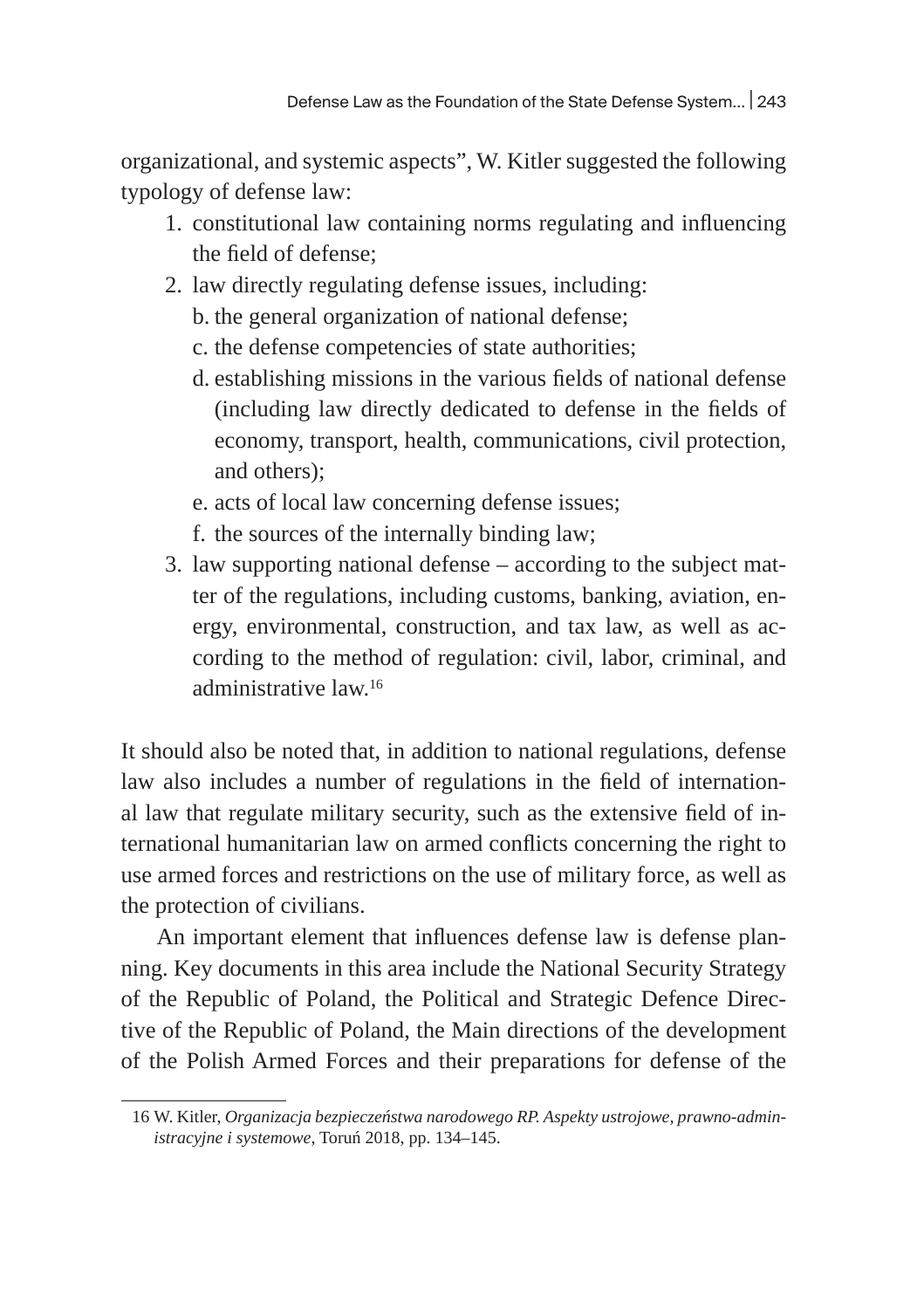state, the Guidelines of the Council of Ministers for programming of defense preparations, the Defensive Response Plan of the Republic of Poland, the Operational Plan of the Polish Armed Forces, the Guidelines of the Ministry of Defence on defense planning and programming in the ministry competent for national defense.

## **The Need for Reform of Defense Law**

The systematization of defense law and the indication of its subject matter is hampered by the fact that there is no single law in Poland that regulates the fundamental issues of national defense and act as a kind of a signpost in this field. Certainly, it cannot be said to be the Act on the universal duty to defend the Republic of Poland, which in Polish legislation is a rare example of a legal act that has been in force for over fifty years. This Act was passed by the parliament of the People's Republic of Poland on 21 November 1967. Since then not only profound political changes have taken place – the transition from a totalitarian state to a democratic state ruled by law – but also the function and character of the Armed Forces have changed, as well as the very perception of national defense (where today, besides the military aspects, great emphasis is placed on the tasks of non-military defense). Over the last five decades, the Act on universal defense duty has been amended as many as 113 times in total. Thirteen announcements have been issued concerning the publication of a consolidated text of the Act, 900 implementing acts have been issued<sup>17</sup>, and the Constitutional Tribunal has issued three opinions on the compliance of the provisions of the Act with the Constitution. Over the course of fifty years, this legal act was repeatedly supplemented with successive tasks and powers of various state bodies in the field of defense and with competences of the commanders of the Armed Forces and of individual military formations. Also, on some occasions,

<sup>17</sup> It should be stressed, however, that a large part are decisions made by the President of the Republic of Poland concerning appointments to the rank of a general.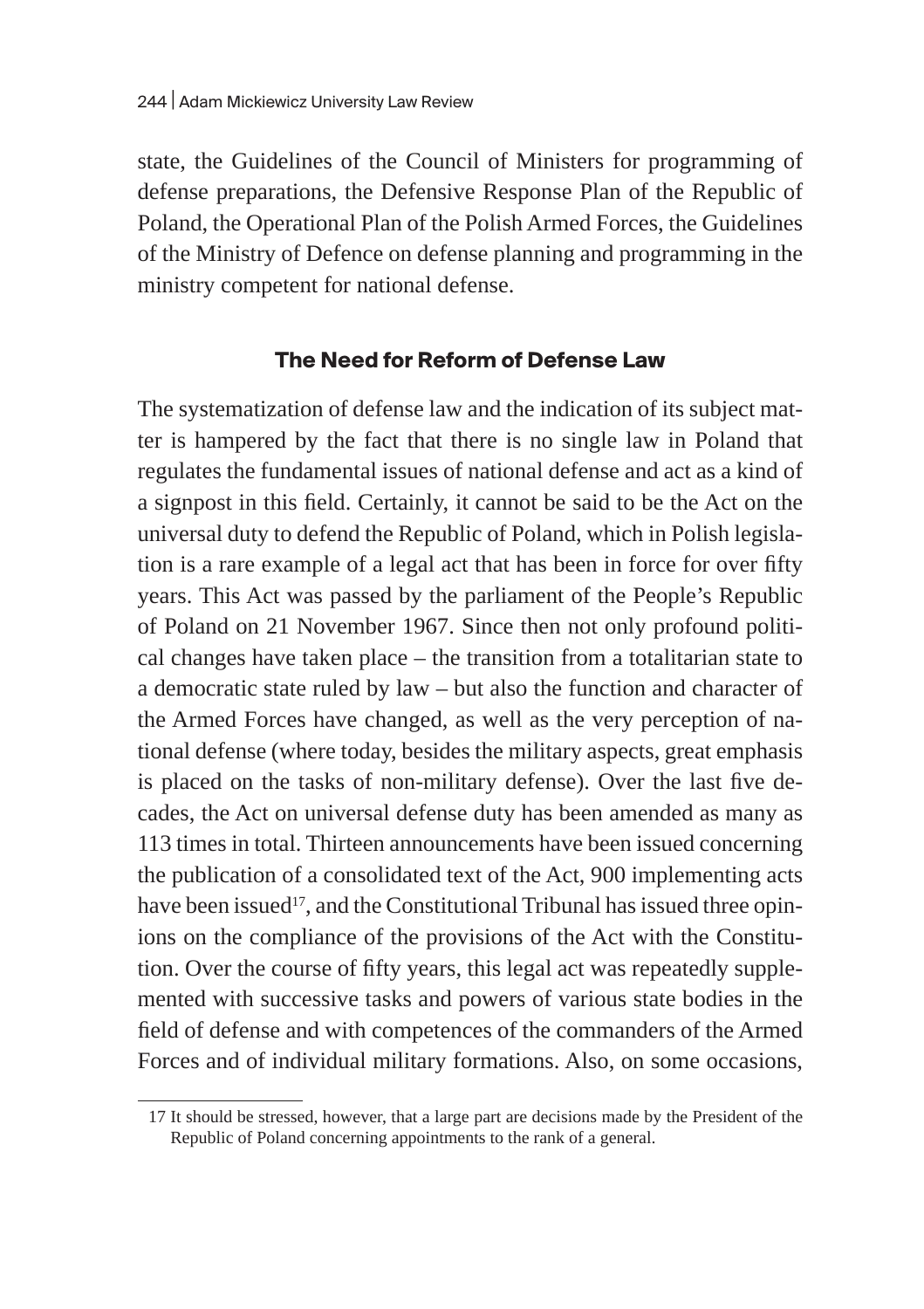some provisions were transferred to other new laws (e.g. legal regulations concerning the Military Police and the Minister of National Defence). As a result, the Act on the universal defense duty is currently, on the one hand, an extremely extensive legal act and, on the other hand, some of its provisions have exactly the same content as they did in the period of the People's Republic of Poland (e.g. the regulations concerning civil defense have been practically unchanged since 1979). Consequently, the Act is an archaic legal act that is not suitable for the current situation, and is a chaotic combination of various aspects of defense law and military law.18

For many years, there have been calls for a completely new national defense law to be drafted from scratch. In 2010, there were even proposals for the assumptions of a draft defense bill, preceded by a great deal of discussion, but then no specific legislative works in this area were started.

In 2018, W. Kitler suggested dividing defense law into four parts: a defense law act, a Polish Armed Forces act, an act on the universal duty to defend the Republic of Poland, and a military service act.<sup>19</sup> Such an interesting and innovative approach to the subject could in practice lead to a separation of defense law as a separate branch of law. With the adoption of the act, defense law could also be applied to issues regulated in laws and implementing acts belonging to other branches and fields of law (for example criminal law). Thus, defense law would certainly gain its identity in the system of national law.

It is important that the new defense law will cover soldiers' actions in operations outside the country. Soldiers are not only subject to local law but above all to Polish defense law.<sup>20</sup>

<sup>18</sup> M.A. Kamiński, *Ujednolicenie prawa w zakresie systemowych rozwiązań ochrony ludności i obrony cywilnej*, *Współczesna obrona cywilna wyzwania, ryzyko, zagrożenia*, eds. J. Gawęcka, J. Wojtycza, Piotrków Trybunalski, pp. 67–69.

<sup>19</sup> W. Kitler, *Organizacja bezpieczeństwa narodowego RP…*, pp. 132–133.

<sup>20</sup> B. Pacek, *Polish new "Rules of Engagement" – soldiers' legal security*, in: Z*asady użycia siły zbrojnych – wybrane materiały*, ed. B. Janusz-Pawletta, Warszawa 2011.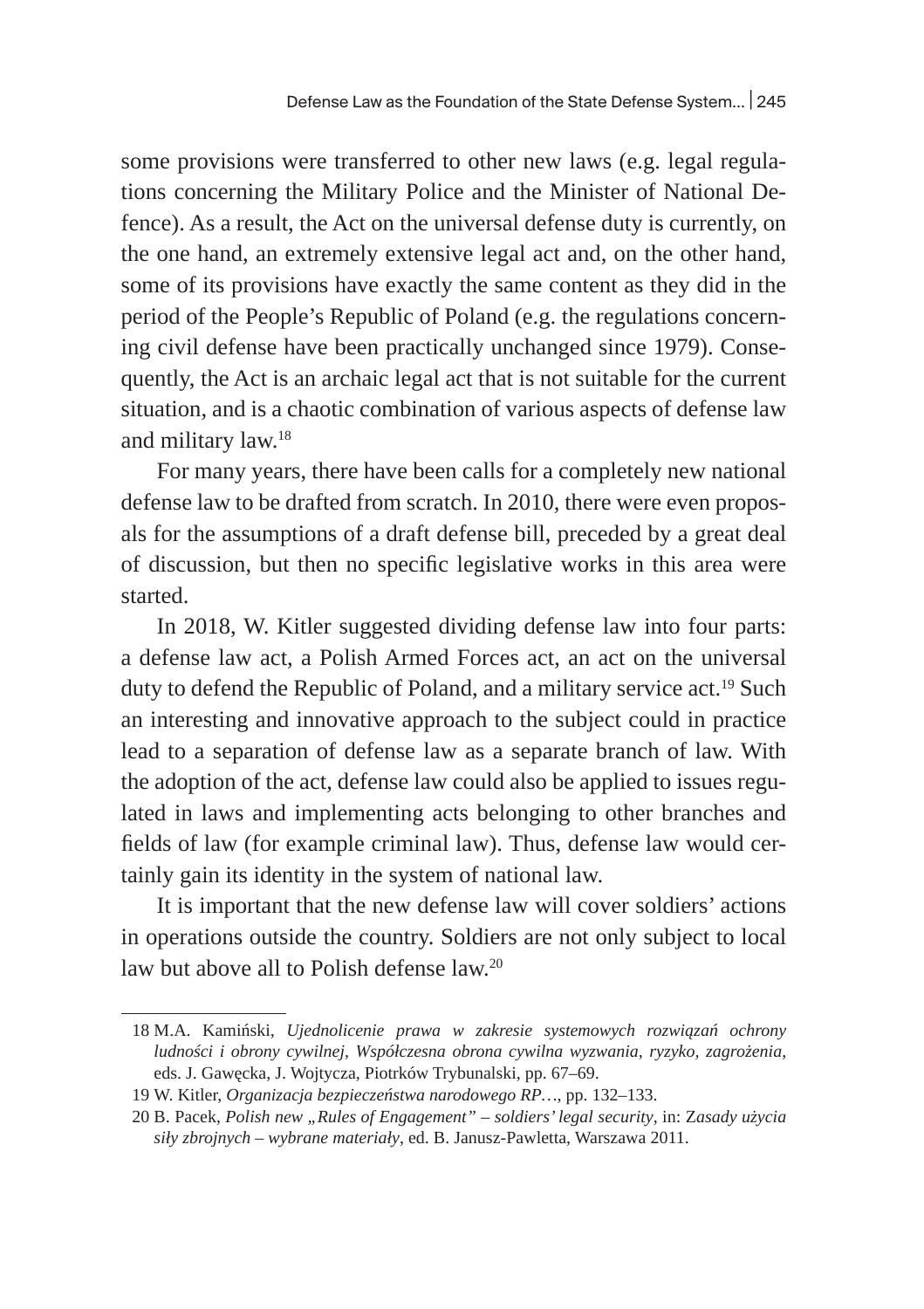Another reasonable solution could be to adopt an act on national defense that would mainly regulate the tasks and powers of the state and local authorities in the field of national defense. Such legal regulations are successfully operating in many European countries. For example, in 2015, the parliament of the Republic of Estonia adopted the National Defence Act, which unified three other security laws and became a key national defense law. At the same time, the law introduced a new command system in accordance with the principle that all public authority institutions will perform the same functions in times of peace, crisis, and war. $21$ 

In the discussion on the systematization of defense law in Poland, one must also remember about the need to properly regulate the issue of civil defense. Here, too, there has been a debate for many years on the exclusion of civil protection issues from the Act on the universal defense duty and on the adoption of a new legal act treating civil protection issues in a comprehensive manner (adapted to the European standards in this field). Unfortunately, despite widespread agreement on the justification for such solutions, it has not yet been possible to carry out the legislative process effectively. Several attempts have been made, but none of them have been successful.

#### **Conclusions**

National defense and the state defense system are key issues in the field of national security. However, the basic condition for the smooth functioning of the state defense system is to build its permanent legal basis, which is referred to as defense law. Without this element, it is impossible to create a good organization and achieve effective cooperation between the various bodies (military and non-military).

However, defense law does not constitute a separate branch of law in the Polish legal system. This is because defense law consists of le-

<sup>21</sup> More: M.A. Kamiński, *Obrona Narodowa Republiki Estonii*, Toruń 2018, pp. 131–141.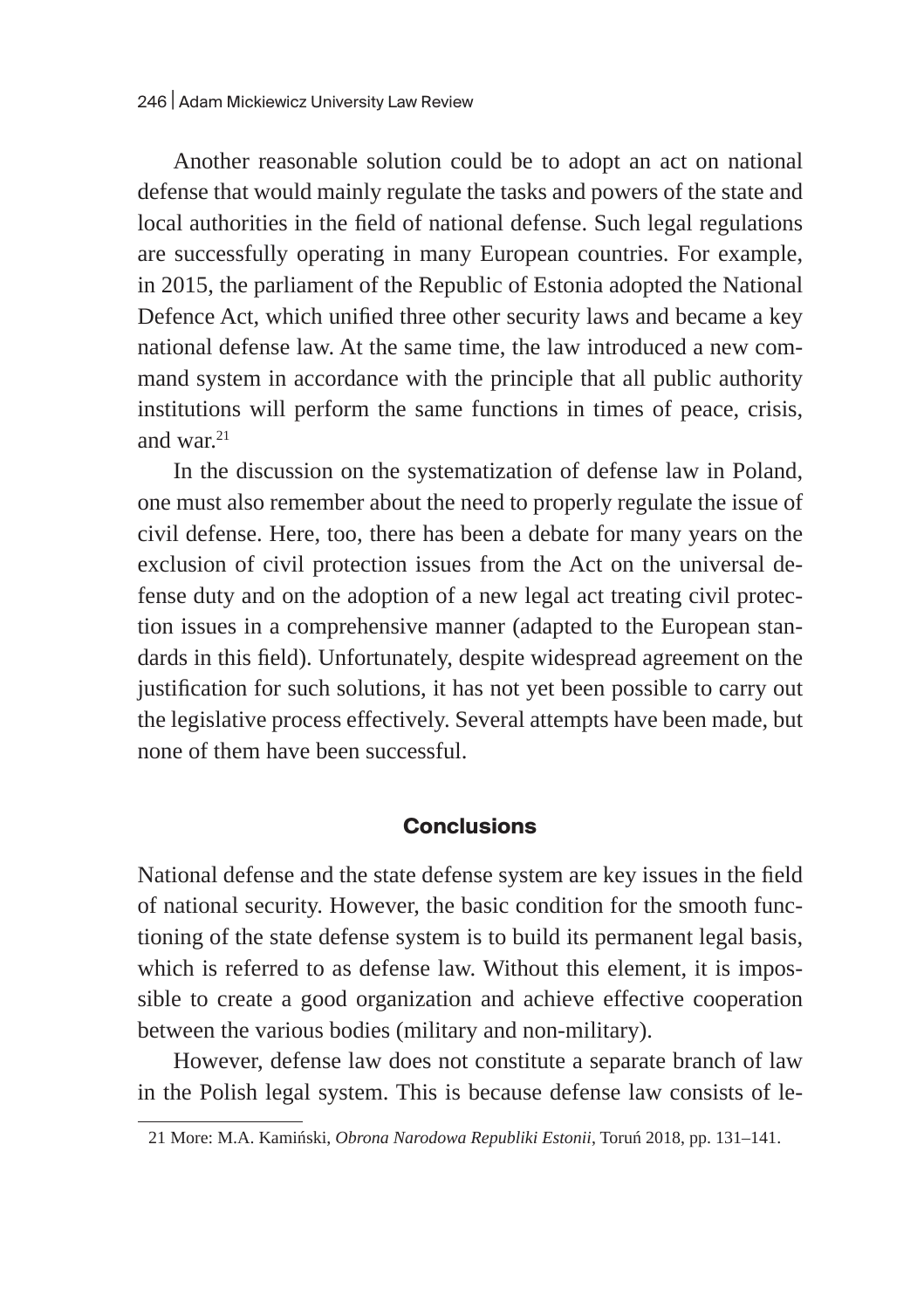gal acts falling within the scope of constitutional law, administrative law, and criminal law, as well as other branches of law to varying degrees. Additionally, defense law comprises a very large number of acts of universally and internally binding law, which makes it very difficult effectively discuss this matter. The literature on the subject suggests dividing the subject matter of defense law into laws that directly regulate the subject of national defense and the laws that support it.

Undoubtedly, defense law is also in need of decisive reform, since the current legal solutions are often archaic and completely inappropriate for the current situation (especially the 1967 Act on universal defense duty). In addition, the very large number of amendments has introduced enormous legislative chaos.

One of the options for reform suggested in the security science literature is to divide the subject matter of defense law into four parts: a defense law act, an act on the Polish Armed Forces, an act on the universal duty to defend the Republic of Poland, and an act on military service. Another option could be to adopt an act on national defense that would mainly regulate the tasks and powers of the state and local authorities in the field of national defense (e.g. similar to the Estonian National Defence Act).

Such actions would certainly lead to a better organization of defense law and also could result in the formation of defense law as a separate branch of law.

#### **References**

Balcerowicz B., *Obronność państwa średniego*, Warszawa 1997. Balcerowicz B., *Sojusz a obrona narodowa*, Warszawa 1999.

Bogusław Pacek, Polish new "Rules of Engagement" – soldiers' le*gal security*, in: *Zasady użycia siły zbrojnych – wybrane materiały*, ed. B. Janusz-Pawletta, Warszawa 2011.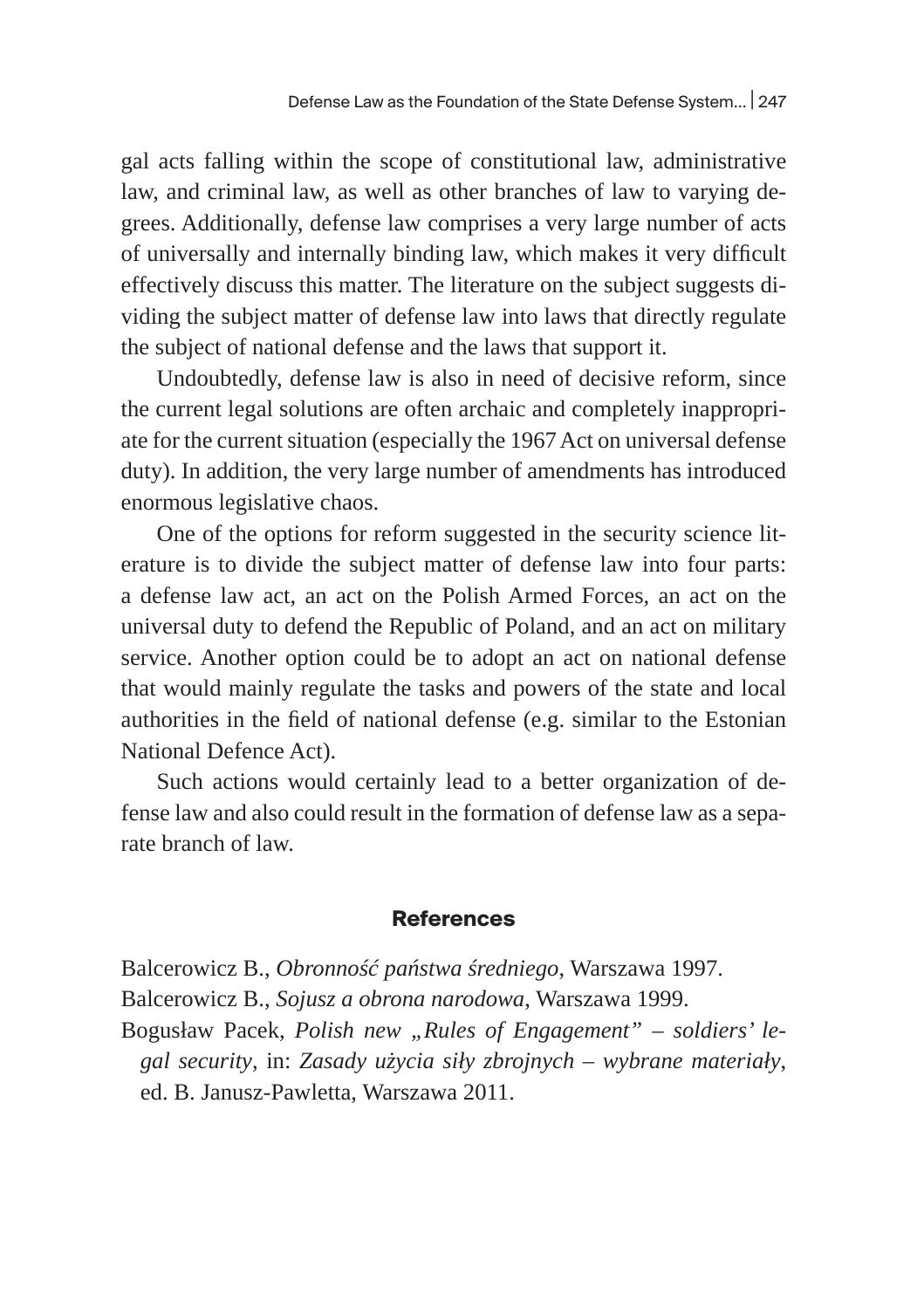- Jakubczak R., *Pojęcie oraz zakres bezpieczeństwa narodowego i obrony narodowej*, in: *Obrona narodowa w tworzeniu bezpieczeństwa III RP*, ed. R. Jakubczak, Warszawa 2003.
- Kamiński M.A., *Military Law in the Republic of Poland*, "Safety & Defense" 2019, vol. 5, no. 2.
- Kamiński M.A, *Obrona Narodowa Republiki Estonii*, Wydawnictwo Adam Marszałek, Toruń 2018.
- Kamiński M.A., *Ujednolicenie prawa w zakresie systemowych rozwiązań ochrony ludności i obrony cywilnej*, in: *Współczesna obrona cywilna wyzwania, ryzyko, zagrożenia*, eds J. Gawęcka, J. Wojtycza, Piotrków Trybunalski 2018.
- Kitler W., *Obrona narodowa III RP: pojęcie, organizacja, system*, Wydawnictwo Akademii Oborny Narodowej, Warszawa 2002.
- Kitler W., *Obrona narodowa w wybranych państwach demokratycznych*, Wydawnictwo Akademii Oborny Narodowej, Warszawa 2001.
- Kitler W., *Organizacja bezpieczeństwa narodowego RP. Aspekty ustrojowe, prawno-administracyjne i systemowe*, Toruń 2018.
- The Constitution of the Republic of Poland of 2nd April, 1997, Journal of Laws of 1997, no. 78, item 483.
- Marczak J., *Powszechna ochrona i obrona narodowa*, in: *Podstawy bezpieczeństwa narodowego Polski w erze globalizacji*, eds R. Jakubczak, J. Marczak, K. Gąsiorek, W. Jakubczak, Warszawa 2008.
- *Prawo obronne Rzeczypospolitej Polskiej w zarysie*, eds Czuryk M., Kitler W., Warszawa 2014.
- Ustawa z dnia 14 grudnia 1995 r. o stanie wojennym oraz o kompetencjach Naczelnego Dowódcy Sił Zbrojnych i zasadach jego podległości konstytucyjnym organom Rzeczypospolitej Polskiej, Journal of Laws of 1996, no. 10, item 56.
- Ustawa z dnia 14 grudnia 1995 r. o urzędzie Ministra Obrony Narodowej, Journal of Laws of 1996, no. 10, item 56.
- Ustawa z dnia 21 listopada 1967 r. o powszechnym obowiązku obrony Rzeczypospolitej Polskiej, Journal of Laws of 1967, no. 44, item 220.